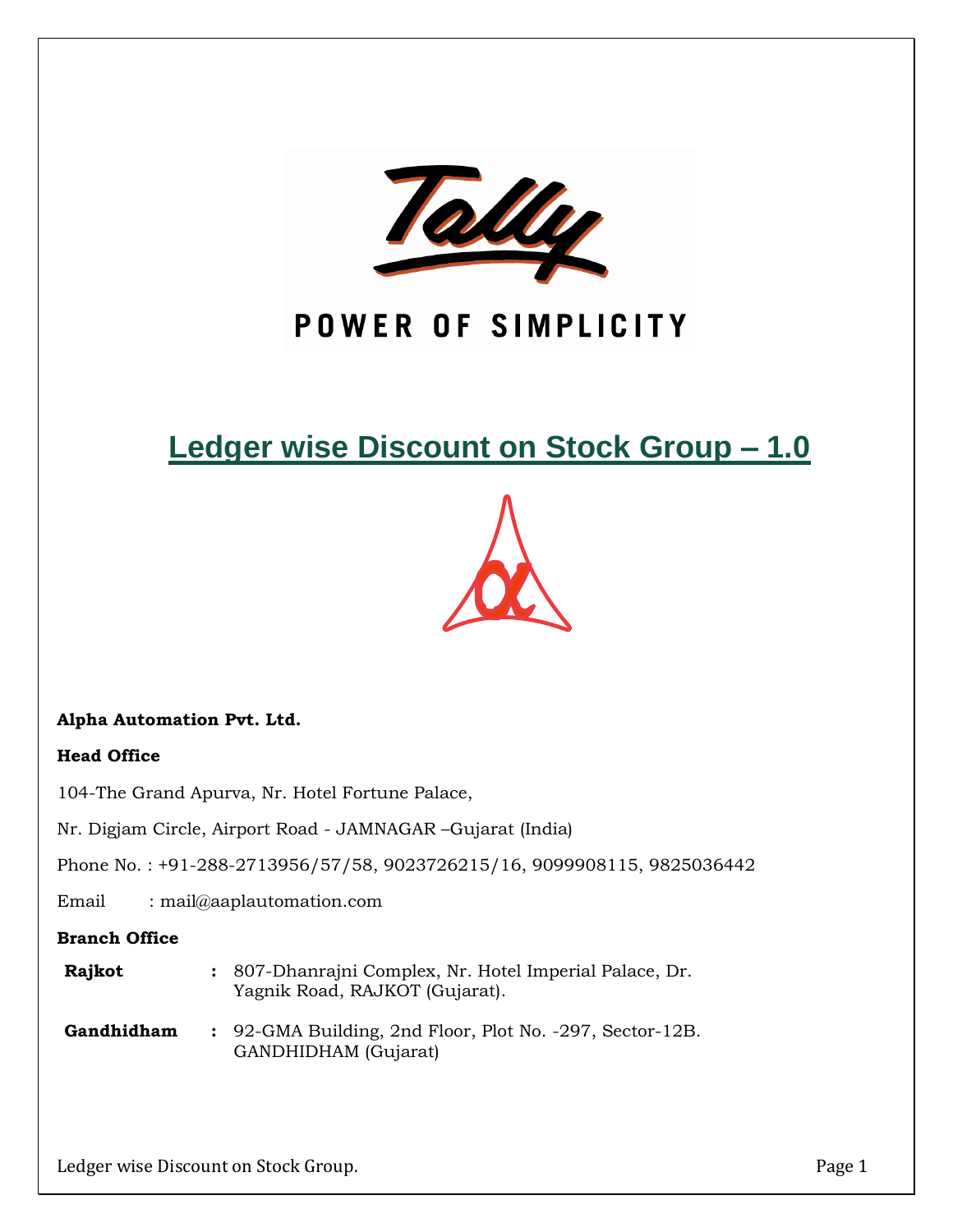© 2020 Alpha Automation Pvt. Ltd. All rights reserved.

Tally, Tally 9, Tally9, Tally.ERP, Tally.ERP 9, Shoper, Shoper 9, Shoper POS, Shoper HO, Shoper 9 POS, Shoper 9 HO, TallyDeveloper, Tally.Server 9, Tally Developer, Tally. Developer 9, Tally.NET, Tally Development Environment, TallyPrime, TallyPrimeDeveloper, TallyPrime Server, Tally Extender, Tally Integrator, Tally Integrated Network, Tally Service Partner, TallyAcademy & Power of Simplicity are either registered trademarks or trademarks of Tally Solutions Pvt. Ltd. in India and/or other countries. All other trademarks are properties of their respective owners.

Version: Alpha Automation Pvt. Ltd. / Ledger wise Discount on Stock Group. / 1.0 / Nov-2020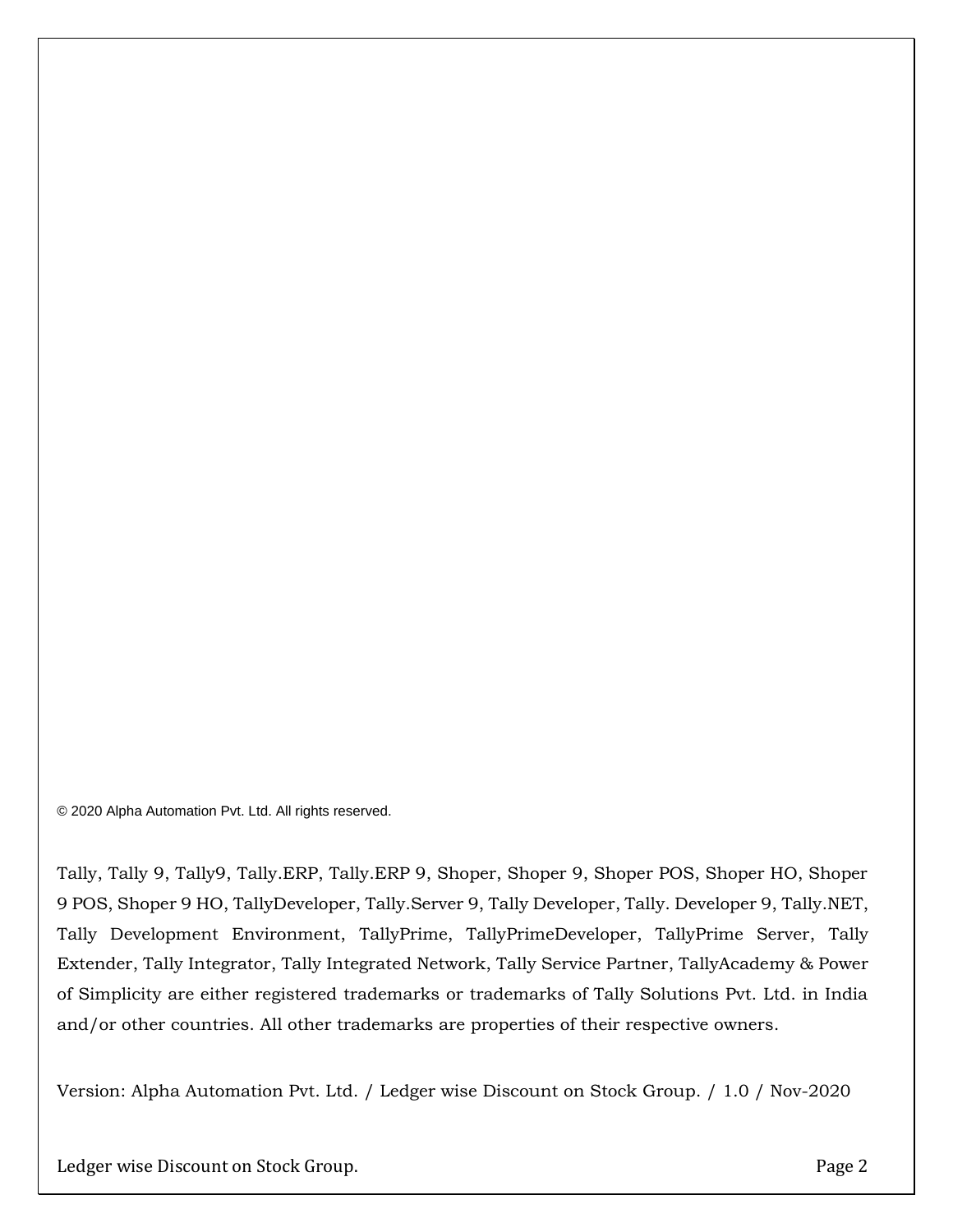# **Ledger Wise discount on Stock Group – 1.0**

## **Introduction**

This Add-on facilitates user to define Stock Group wise Sales Discount in Ledger Master & also define Sales Discount in Stock Group Master. While Making the Sales Invoice, if Item Sales Discount is defined in Ledger Master then it will be automatically pick-up from Ledger Master, otherwise it will be picked up from Stock Group Master.

# **Benefits**

• <<List down benefits from this add-on for the user as bullet points>>

## **What's New?**

• Compatible with Tally Prime

#### **Important!**

Take back up of your company data before activating the Add-on.

Once you try/purchase an Add-on, follow the steps below to configure the Add-on and use it.

### **Installation**

- 1. Copy the TCP file in TallyPrime Folder.
- 2. Gateway of Tally  $\rightarrow$  F1 (Help) $\rightarrow$  TDL & Add-on  $\rightarrow$  F4 (Manage Local TDL)  $\rightarrow$  Select Yes in Load TDL on Startup and give the file name of TCP File. After pressing the Enter Key will show TDL Status which should be as Loaded.

### **System requirements:**

No additional hardware / software infrastructure is required for executing and operation this applications module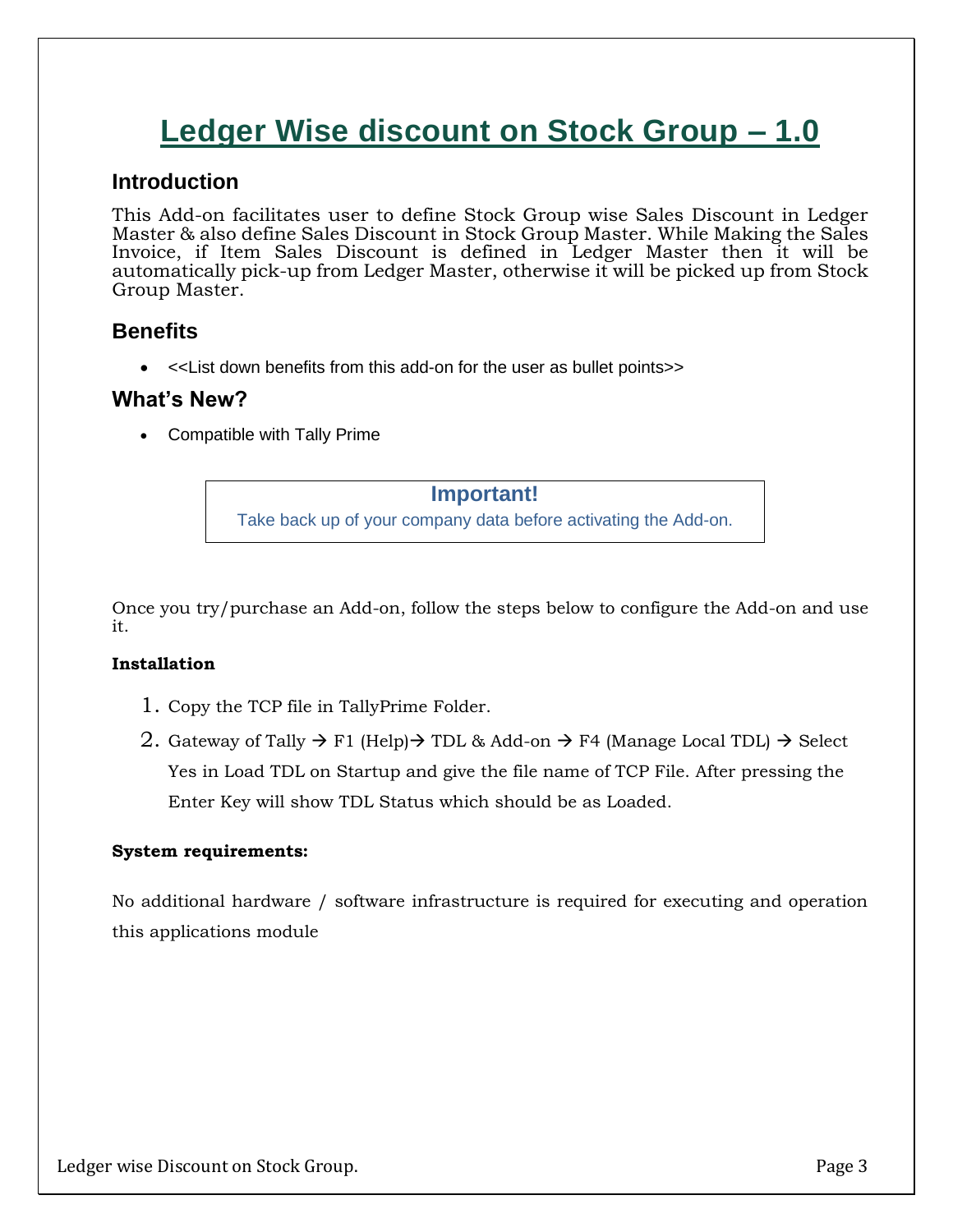1. Activate the Add-on.

#### *For TallyPrime Release 1.0*

Go to **Gateway of Tally** → **F1: Help** → **TDL & Add-On** → **F6: Add-On Features**. Alternatively, you may press **CTRL + ALT + T** from any menu to open TDL Management report and then press **F6: Add-On Features**

Set "Yes" to the option options "Enable Ledger wise Discount on Stock Group?"

| <b>Add-On Features</b>                               |           |
|------------------------------------------------------|-----------|
| Enable Item Group Discount in Ledger Master<br>? Yes |           |
|                                                      |           |
|                                                      |           |
|                                                      |           |
|                                                      |           |
|                                                      |           |
|                                                      |           |
|                                                      |           |
|                                                      |           |
|                                                      | Accept ?  |
|                                                      | Yes or No |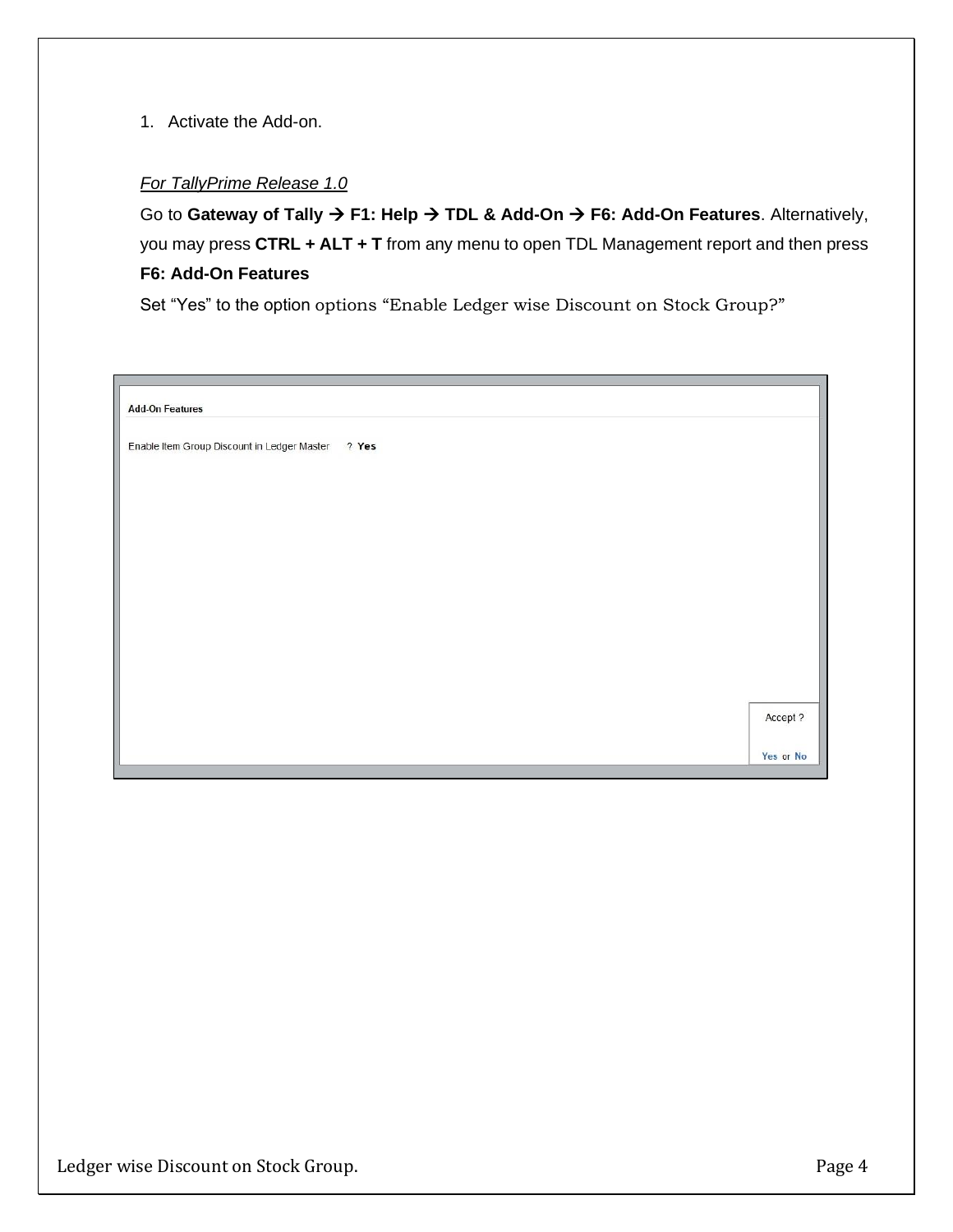## **2. Gateway of Tally** → **Create/Alter** → **Stock Group**

| EDU                           | K: Company                          | Y: Data |
|-------------------------------|-------------------------------------|---------|
|                               |                                     |         |
| <b>Stock Group Alteration</b> |                                     |         |
| English                       |                                     |         |
| Name: : Computer              |                                     |         |
|                               |                                     |         |
|                               |                                     |         |
| Sales Disc. Perc. (%) :       | 10%                                 |         |
| Under : <i>•</i> Primary      |                                     |         |
|                               | Should quantities of items be added | : No    |
| Set/Alter GST Details         |                                     | : No    |
|                               |                                     |         |
|                               |                                     |         |

Enter Default Sales Discount in Stock Group as below.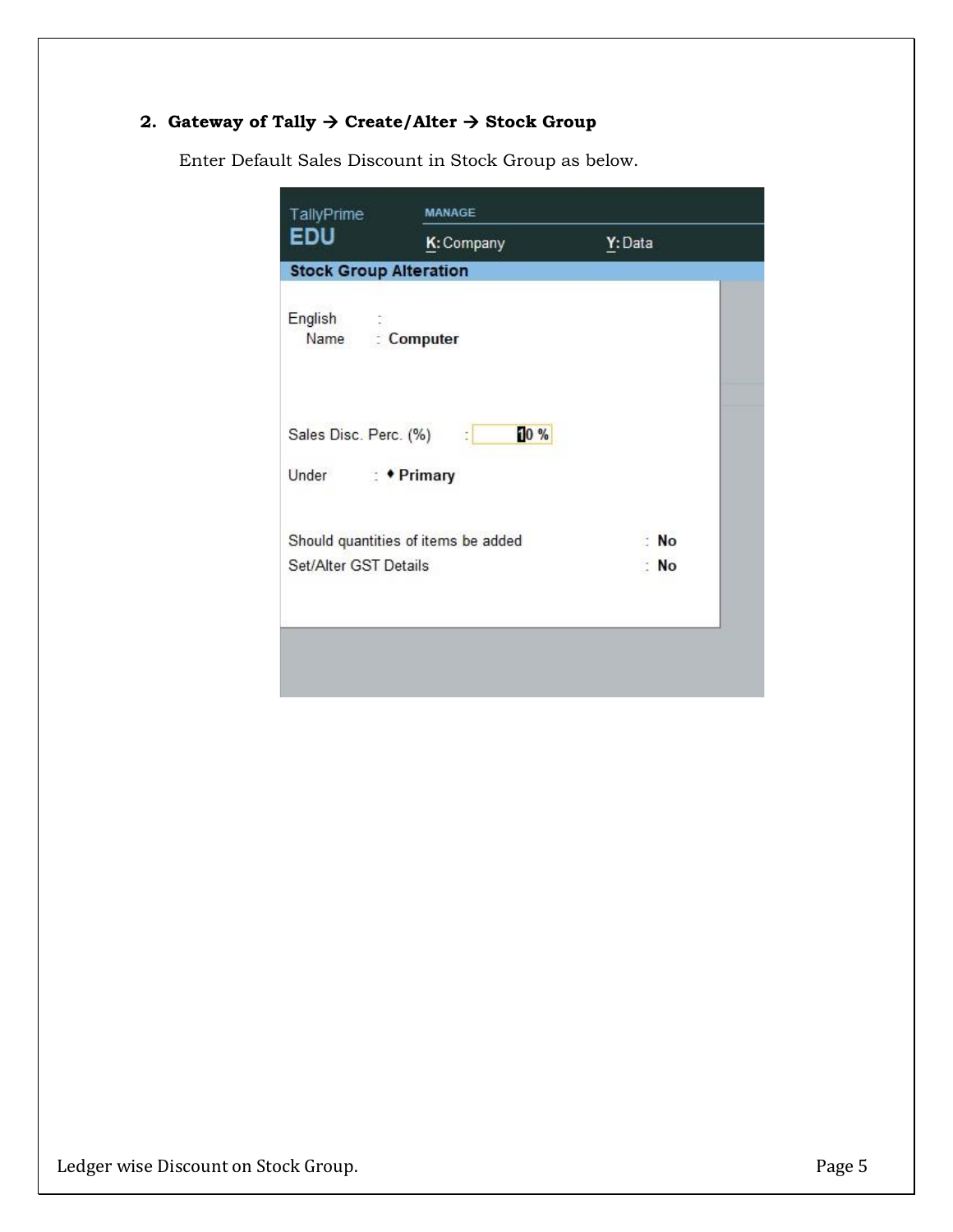## **3. Gateway of Tally** → **Create / Alter** → **Ledgers**

Select any Party Ledger and set Option "Yes" to "Enter Item Group wise Discount?"

| <b>Ledger Alteration</b>                                                                                           |                                             |                                                                                                                                                                                                                                                                                        | <b>Alpha Automation Pvt Ltd</b>                                                                                                                                                                                                                                          |                                                 |
|--------------------------------------------------------------------------------------------------------------------|---------------------------------------------|----------------------------------------------------------------------------------------------------------------------------------------------------------------------------------------------------------------------------------------------------------------------------------------|--------------------------------------------------------------------------------------------------------------------------------------------------------------------------------------------------------------------------------------------------------------------------|-------------------------------------------------|
| English<br>: Alpha Computers Pvt. Ltd<br>Name                                                                      |                                             |                                                                                                                                                                                                                                                                                        |                                                                                                                                                                                                                                                                          | <b>Total Opening Balance</b><br>30,38,000.00 Dr |
|                                                                                                                    |                                             |                                                                                                                                                                                                                                                                                        |                                                                                                                                                                                                                                                                          | Difference                                      |
| Under<br>Maintain balances bill-by-bill<br>Default credit period<br>Check for credit days during voucher entry: No | : Sundry Debtors<br>(Current Assets)<br>Yes | <b>Mailing Details</b><br>Name<br>Address<br>State<br>Country<br>Pincode<br>Mobile no.<br>Provide Contact Details<br><b>Banking Details</b><br>Provide bank details<br><b>Tax Registration Details</b><br>PAN/IT No.<br>Registration type<br><b>GSTIN/UIN</b><br>Set/Alter GST details | : Alpha Computers Pvt. Ltd<br>: 104-The Grand Apurva<br>Nr. Hotel Fortune Palace<br><b>Digjam Circle</b><br><b>Airport Road</b><br>Gujarat<br>India<br>361001<br>ż<br>9023726215/16, 9099908115, 9825036442<br>: No<br>N <sub>o</sub><br>Regular<br>ś<br>t<br>$\cdot$ No | 30.38.000.00 Dr                                 |
|                                                                                                                    |                                             |                                                                                                                                                                                                                                                                                        |                                                                                                                                                                                                                                                                          |                                                 |
| Enter Item Group Wise Discount                                                                                     | ? Yes                                       |                                                                                                                                                                                                                                                                                        |                                                                                                                                                                                                                                                                          |                                                 |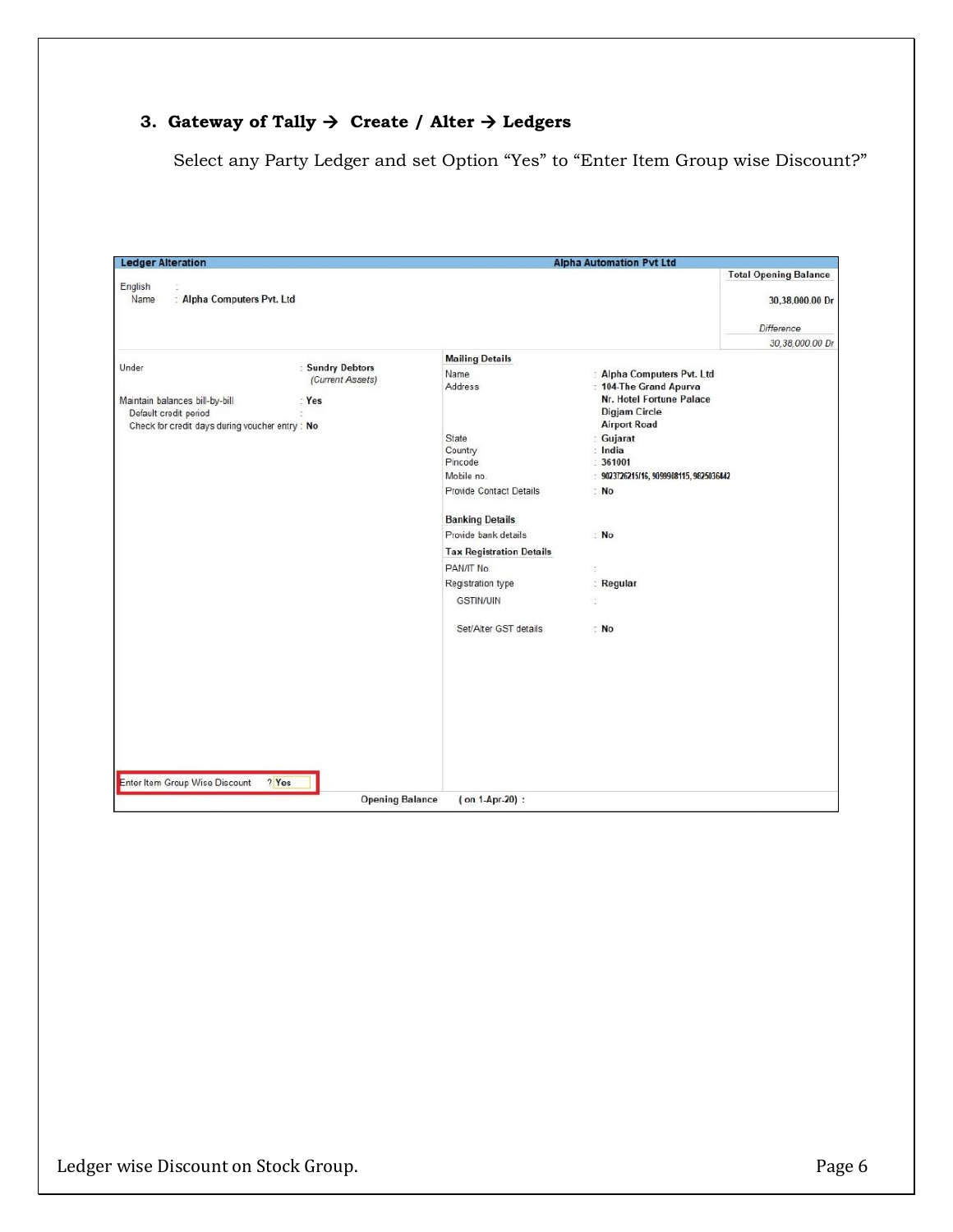4. New form of Stock Group wise Sales Discount Entry Screen will appear as below which is associated with Particular Ledger. Enter Stock group & Sales Discount as below.

By Default, Sales Discount will come from Stock Group Master. Modify it which will be bound to Party Ledger.

|                     |            | <b>Total Opening Balance</b> |
|---------------------|------------|------------------------------|
| ders Pvt. Ltd       |            | 30,38,000.00 Dr              |
|                     | Item Group | Discount (%)                 |
| Computer<br>Storage |            | $\frac{10\%}{12\%}$          |
|                     |            |                              |
| voucher entr        |            |                              |
|                     |            |                              |
|                     |            |                              |
|                     |            |                              |
|                     |            |                              |
|                     |            |                              |
|                     |            |                              |
|                     |            |                              |
|                     |            |                              |
|                     |            |                              |
|                     |            |                              |
|                     |            |                              |
|                     |            |                              |
|                     |            |                              |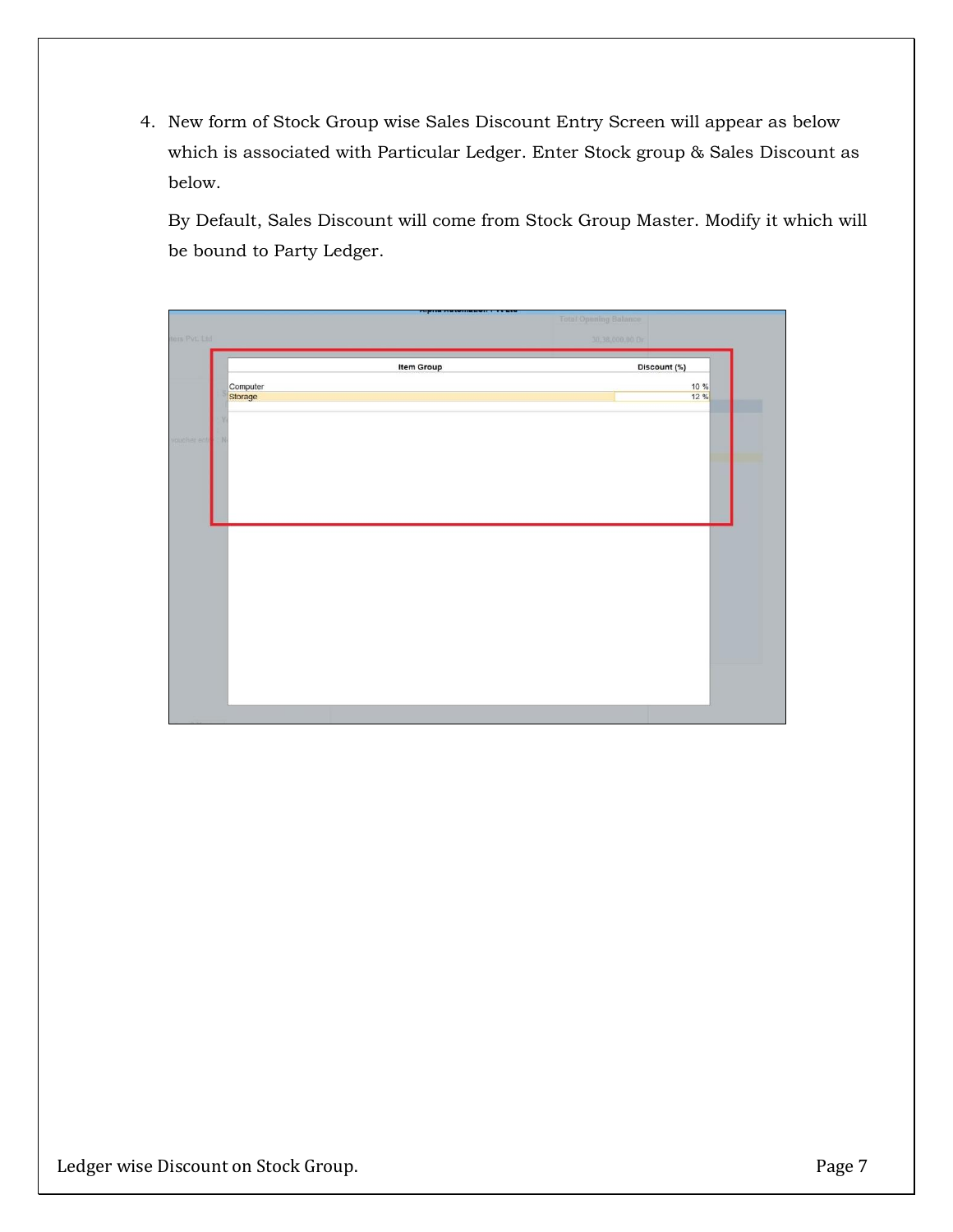## **5. Gateway of Tally** → **Vouchers** → **Sales**

Enter Any Sales Bill. Item Sales Discount will come automatically from Ledger Master. If it is not define in Ledger Master then it will come automatically from Stock Group Master.

| TallyPrime                                 | <b>MANAGE</b>            |         |             |                                 |             |                    |                         |                    |          |                     | $\sigma$<br>$-$      | $\times$ |
|--------------------------------------------|--------------------------|---------|-------------|---------------------------------|-------------|--------------------|-------------------------|--------------------|----------|---------------------|----------------------|----------|
| EDU                                        | K: Company               | Y: Data | Z: Exchange | G: Go To                        | O: Import   | E: Export          |                         | M: E-mail          | P: Print |                     | F1: Help             |          |
| <b>Accounting Voucher Creation</b>         |                          |         |             | <b>Alpha Automation Pvt Ltd</b> |             |                    |                         |                    |          |                     | X F2: Date           |          |
| <b>Sales</b>                               | No. 24                   |         |             |                                 |             |                    |                         |                    |          | 2-Nov-20<br>Monday  | F3: Company          |          |
| Party A/c name<br>Alpha Computers Pvt. Ltd |                          |         |             |                                 | Price Level |                    | : • Not Applicable      |                    |          |                     |                      |          |
| Current balance                            | 14,50,200.00 Dr          |         |             |                                 |             |                    |                         |                    |          |                     | F4: Contra           |          |
| Sales ledger<br>Current balance            | Sales<br>87,72,525.00 Cr |         |             |                                 |             |                    |                         |                    |          |                     | F5: Payment          |          |
| Name of Item                               |                          |         |             |                                 |             | Quantity<br>Actual | Billed                  | Rate pe            | Disc %   |                     | Amount F6: Receipt   |          |
|                                            |                          |         |             |                                 |             |                    |                         |                    |          |                     | F7: Journal          |          |
| <b>Assemble 1</b>                          |                          |         |             |                                 |             | <b>10 No</b>       |                         | 10 No 10,500.00 No | 10 %     | 94,500.00 F8: Sales |                      |          |
| <b>Pen Drive</b>                           |                          |         |             |                                 |             | (1 Box)<br>10 No   | (1 Box)<br><b>10 No</b> | 550.00 No          | 12 %     | 4.840.00            | F9: Purchase         |          |
|                                            |                          |         |             |                                 |             | $(0$ Box)          | $(0$ Box)               |                    |          |                     | F10: Other Vouchers  |          |
|                                            |                          |         |             |                                 |             |                    |                         |                    |          | 99,340.00           |                      |          |
| <b>CGST</b><br><b>SGST</b>                 |                          |         |             |                                 |             |                    |                         | 9%<br>9%           |          | 8,940.60            | 8,940.60 E: Autofill |          |
|                                            |                          |         |             |                                 |             |                    |                         |                    |          |                     | H: Change Mode       |          |
|                                            |                          |         |             |                                 |             |                    |                         |                    |          |                     | I: More Details      |          |
|                                            |                          |         |             |                                 |             |                    |                         |                    |          |                     |                      |          |
|                                            |                          |         |             |                                 |             |                    |                         |                    |          |                     | L: Optional          |          |
|                                            |                          |         |             |                                 |             |                    |                         |                    |          |                     | T: Post-Dated        |          |
|                                            |                          |         |             |                                 |             |                    |                         |                    |          |                     |                      |          |
|                                            |                          |         |             |                                 |             |                    |                         |                    |          |                     |                      |          |
|                                            |                          |         |             |                                 |             |                    |                         |                    |          |                     |                      |          |
|                                            |                          |         |             |                                 |             |                    |                         |                    |          |                     |                      |          |
|                                            |                          |         |             |                                 |             |                    |                         |                    |          |                     |                      |          |
|                                            |                          |         |             |                                 |             |                    |                         |                    |          |                     |                      |          |
|                                            |                          |         |             |                                 |             |                    |                         |                    |          |                     |                      |          |
|                                            |                          |         |             |                                 |             |                    |                         |                    |          |                     |                      |          |
| Provide GST/e-Way Bill details: Yes        |                          |         |             |                                 |             |                    |                         |                    |          |                     |                      |          |
| Narration:                                 |                          |         |             |                                 |             | 20 No              | 20 No                   |                    |          | 1,17,221.20         |                      |          |
|                                            |                          |         |             |                                 |             |                    |                         |                    |          |                     | F12: Configure       |          |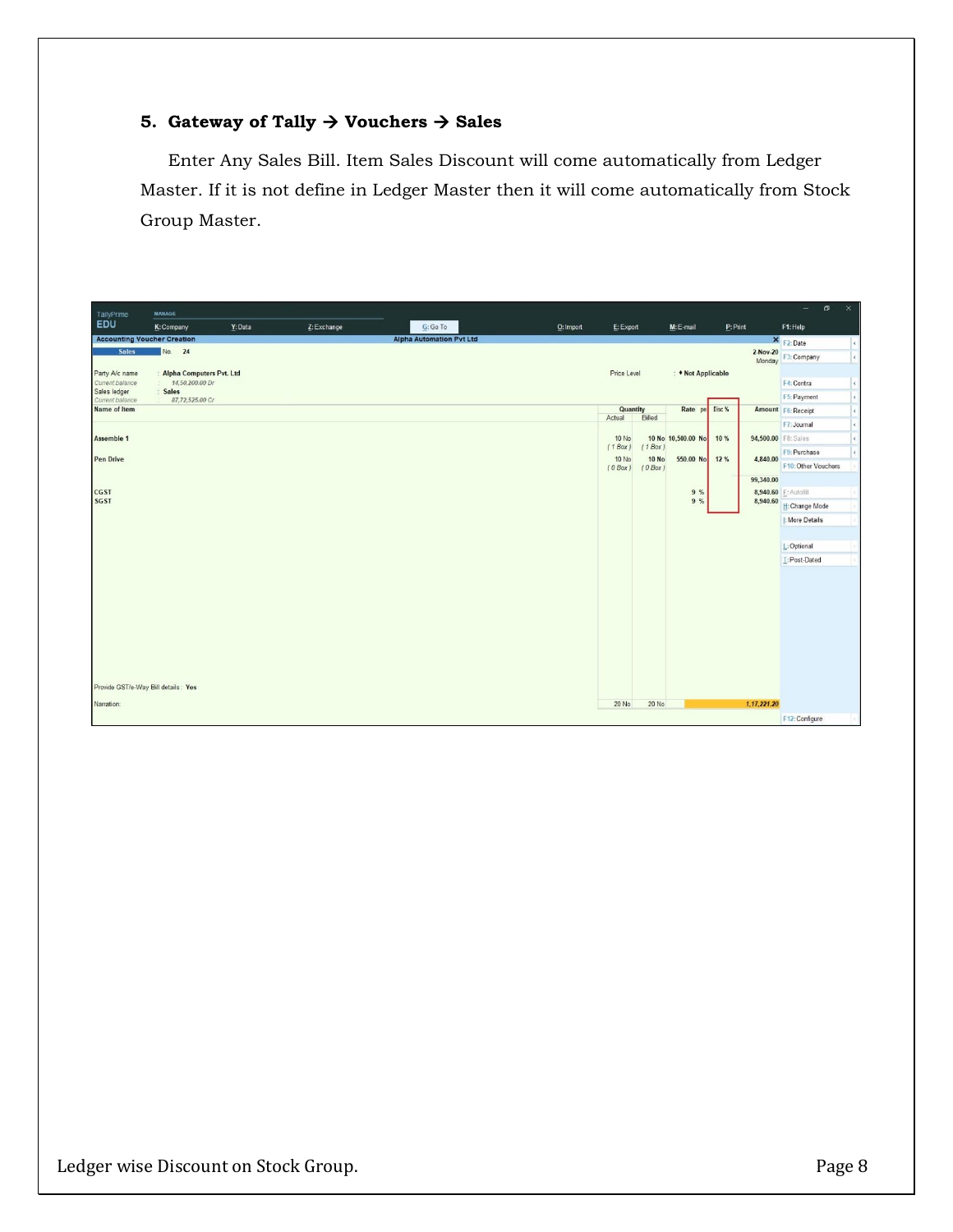# FAQ

#### **Which version/release of TallyPrime does the add-on support?**

This add-on will work only from TallyPrime Release 1.0 onwards.

#### **How will I get support for this add-on?**

For any functional support requirements please do write to us on mail@aaplautomation.com or call us at +91-288-2713956/57/58, +91-9023726215/16, 9099908115, 9825036442.

# **If I need some enhancements / changes to be incorporated for the add-on, whom should I contact?**

Please to write to us on mail@aaplautomation.com with your additional requirements and we will revert to you in 24 hours.

#### **Will new features added be available to us?**

We offer one year availability of all support and new features free of cost. After one year, nominal subscription cost will be applicable to you to continue to get free support and updates.

#### **What will happen after one year?**

There is no fixed annual charge to be payable mandatory. However if any changes are required in our Add-On to make compatible with New Release of TallyPrime then the modification Charges will be applied.

#### **I am using a multi-site. Can I use the same Add-on for all the sites?**

No, one Add-on will work only for 1 site. You need to purchase again if you want to use the same Add-on for more sites.

#### **TDL Management screen shows errors with the Add-on. What do I do?**

Check whether the error is because of the Add-on or because of clashes between 2 TDLs (An add-on is also a TDL). In case of clashes, disable one or more TDLs and check which TDL has the error. If the Add-on has a problem, you can report it to us.